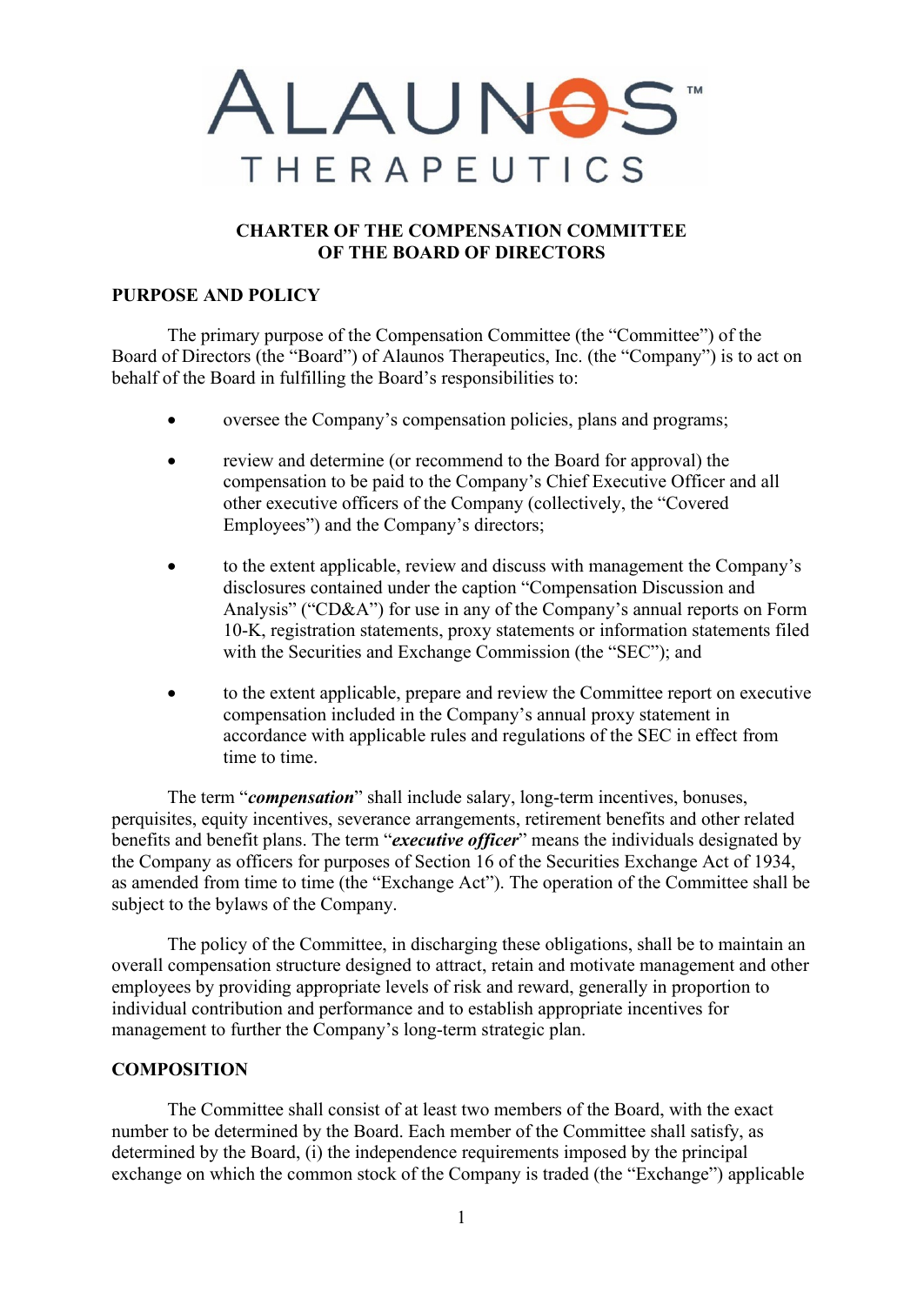to compensation committee members, as in effect from time to time, when and as required by the Exchange, subject to any exceptions permitted by the Exchange; and (ii) any other qualifications determined by the Board or the Corporate Governance and Nominating Committee from time to time. Each member may also be required to satisfy, as determined by the Board from time to time, the "non-employee director" standard within the meaning of Rule 16b-3 promulgated under the Exchange Act and (ii) the "outside director" standard within the meaning of Section 162(m) of the Internal Revenue Code of 1986, as amended from time to time (the "Code"). Any subsequent determination that any member of the Committee does not qualify as a "non-employee director" will not invalidate any previous actions by the Committee, except to the extent required by law or determined to be appropriate to satisfy regulatory standards. The members of the Committee shall be appointed by the Board on the recommendation of the Corporate Governance and Nominating Committee and serve at the discretion of the Board. Resignation or removal of a Committee member from the Board for any reason shall automatically constitute resignation or removal, as applicable, from the Committee. Vacancies occurring on the Committee shall be filled by the Board. The chair of the Committee shall be appointed by the Board upon the recommendation of the Corporate Governance and Nominating Committee, or if the Board does not do so, the Committee members shall elect a chairperson by vote of a majority of the full Committee (the "Chair").

#### **MEETINGS AND MINUTES**

The Committee shall meet at least two times annually and hold such regular or special meetings as its members shall deem necessary or appropriate. The Committee has the authority to establish its own rules and procedures for notice of its meeting so long as they are not inconsistent with any provision of the By-laws (as defined below). Unless otherwise directed by the Committee, each regularly scheduled meeting will conclude with an executive session of the Committee absent members of management.

Minutes of each meeting of the Committee shall be prepared and all such minutes and any unanimous written consents will be distributed to the Secretary of the Company promptly after each meeting and made available to each director of the Company. The Chair shall report to the Board from time to time, or whenever so requested by the Board.

#### **AUTHORITY**

The approval of this charter by the Board shall be construed as a delegation of authority to the Committee with respect to the responsibilities set forth herein. Each member of the Committee shall have full access to all books, records, facilities and personnel of the Company as deemed necessary or appropriate by any member of the Committee to discharge his or her responsibilities hereunder, including any personnel preparing the CD&A, to the extent applicable. The Committee shall have authority, in its sole discretion, to retain, or obtain advice from, a compensation consultant, internal or outside legal counsel, accounting or other advisers or consultants it deems necessary or appropriate in carrying out its duties. The Committee shall have authority to determine appropriate compensation for any such adviser retained by the Committee, which reasonable compensation shall be funded by the Company. Other reasonable expenditures for external resources that the Committee deems necessary or appropriate in the performance of its duties are, unless prohibited by Exchange rules or applicable law, permitted.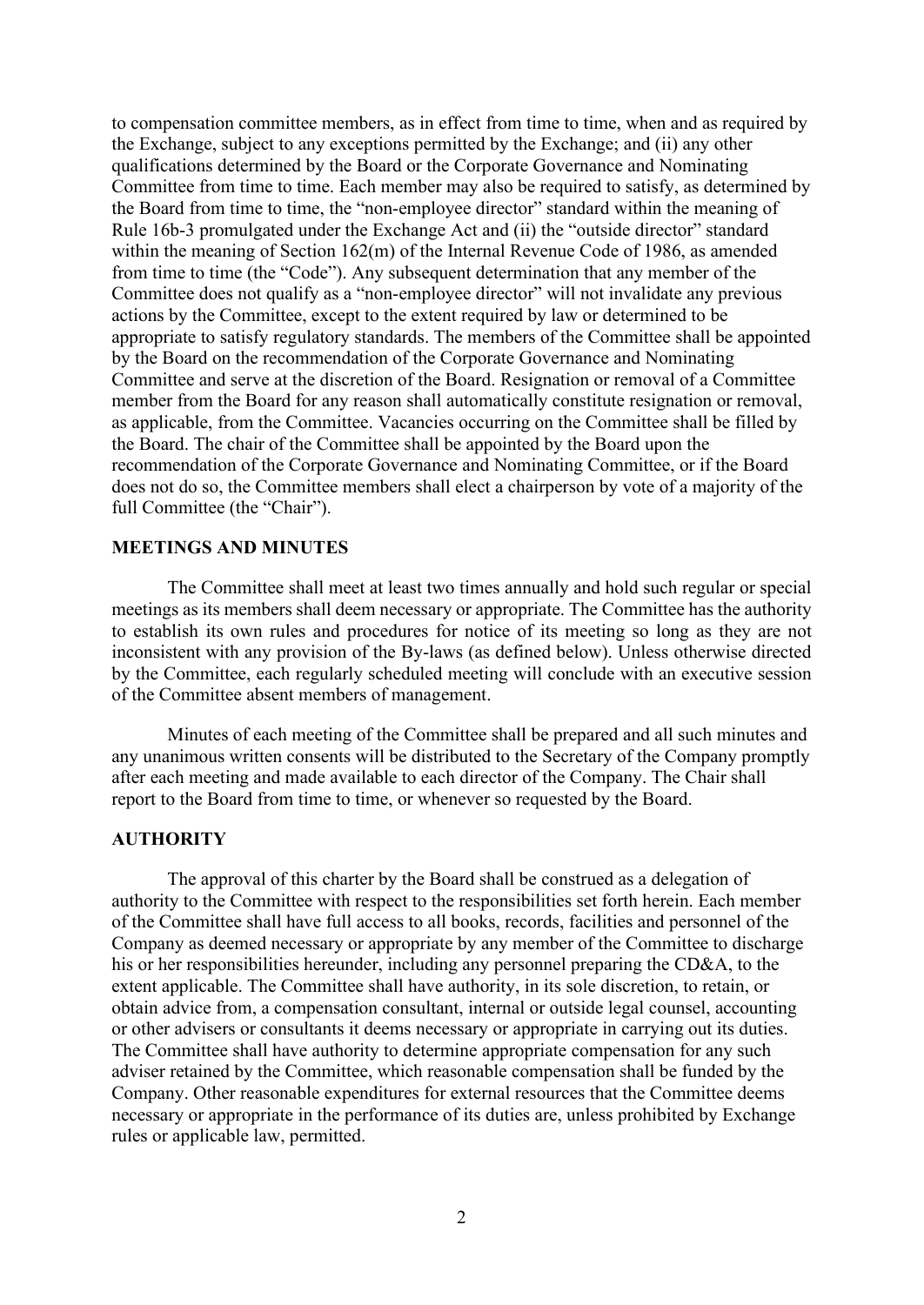Except to the extent inconsistent with any laws and rules applicable to the Company, including the Exchange rules, any responsibility or authority of the Committee under this charter may be delegated as appropriate by the Committee. Without limiting the generality of the foregoing,  $(1)$  the Committee may form and delegate authority to either  $(A)$  a subcommittee composed of one or more members of the Committee or (B) a committee of the Board composed of one or more members of the Board, in each case to grant and administer stock awards under the Company's equity incentive plans to persons who are not then executive officers of the Company (such persons, "Non-Officers"); (2) the Committee may delegate authority to one or more officers of the Company to grant and administer stock awards under the Company's equity incentive plans to Non-Officers to the fullest extent permitted by the terms of such equity incentive plans and applicable law, including without limitation Sections 152 and 157(c) of the General Corporation Law of the State of Delaware; and (3) the Committee may form and delegate authority to a committee composed solely of employees of the Company to serve as an administrative and/or investment committee, with fiduciary responsibilities under the Employee Retirement Income Security Act of 1974 ("ERISA"), with respect to one or more Company plans that are subject to ERISA.

In addition, notwithstanding the foregoing paragraph or any other provision in this charter, if deductibility of "performance-based" compensation under Section 162(m) of the Code is desired, only the Committee or a Section 162(m) Committee shall take any action with respect to such compensation intended to qualify for the "performance-based compensation" exception of Section 162(m) ("Section 162(m) Compensation"), including the evaluation and certification of achievement of performance goals related to cash or equity compensation. Nothing in this charter requires the Committee to maintain compensation that qualifies for the "performance-based compensation" exemption of Section 162(m). To the extent that any provision of this charter implicates Section 162(m) Compensation and deductibility of "performance-based" compensation under Section 162(m) of the Code is desired, references in such provision to the Committee shall include the Section 162(m) Committee, if any.

# **RESPONSIBILITIES**

The Committee's procedures should remain flexible to address changing circumstances most effectively. Accordingly, the Committee may supplement and, except as otherwise required by applicable law or the requirements of the Exchange, deviate from these activities as appropriate under the circumstances:

1. *Overall Compensation Strategy*. The Committee shall review, modify (as needed) and approve, or review and recommend, on an annual basis, as applicable, the overall compensation strategy and policies for the Company, including:

- (a) reviewing and approving, or reviewing and recommending to the Board for approval, annual corporate goals and objectives (which shall support and reinforce the Company's long-term strategic goals) relevant to the compensation of the Company's Covered Employees;
- (b) evaluating and approving, or recommending to the Board for approval, the Company's performance against corporate goals and objectives;
- (c) evaluating and approving, or recommending to the Board for approval, the compensation plans and programs advisable for the Company, as well as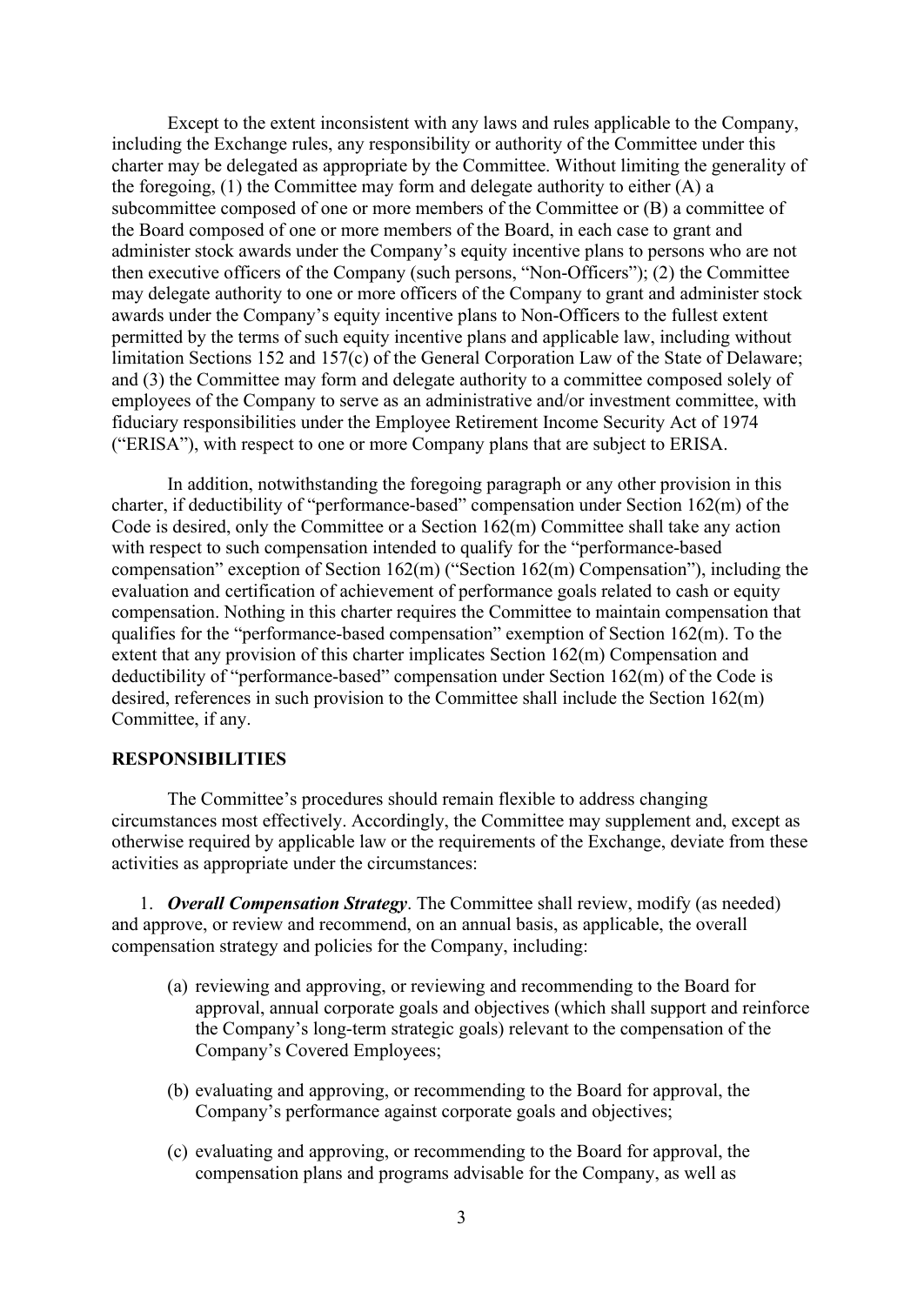evaluating and approving, or recommending to the Board for approval, the modification or termination of existing plans and programs;

- (d) establishing policies with respect to equity compensation arrangements;
- (e) reviewing regional and industrywide compensation practices and trends to assess the adequacy and competitiveness of the Company's executive and director compensation programs as compared to other companies in the Company's industry; however, the Committee shall exercise its independent judgment in determining the appropriate levels and types of compensation to be paid;
- (f) reviewing, evaluating and approving (or recommending to the Board for approval), as appropriate, employment agreements, severance arrangements, change-of-control arrangements and any other compensatory arrangements (including, without limitation, perquisites and any other form of compensation) for the Company's Covered Employees, which includes the ability to adopt, amend and terminate such agreements or arrangements;
- (g) reviewing, evaluating and approving (or recommending to the Board for approval), as appropriate, employment agreements, severance arrangements, change-of-control arrangements and any other compensatory arrangements (including, without limitation, perquisites and any other form of compensation) for any Covered Employee involving any subsidiary, special purpose or similar entity, taking into account the potential for conflicts of interest in such arrangements and whether the arrangement has the potential to benefit the Company;
- (h) monitoring the Company's compliance with the requirements of the Sarbanes Oxley Act of 2002 relating to loans to officers and directors and with all other applicable laws affecting employee compensation and benefits;
- (i) reviewing the Company's practices and policies of employee compensation as they relate to risk management and risk-taking incentives, to determine whether such compensation policies and practices are reasonably likely to have a material adverse effect on the Company;
- (j) reviewing and considering the results of any advisory vote on executive compensation;
- (k) administering and monitoring the Company's Stock Ownership Guidelines; and
- (l) evaluating the efficacy of the Company's compensation policy and strategy in achieving expected benefits to the Company and otherwise furthering the Committee's policies.

2. *Compensation of Chief Executive Officer*. The Committee shall annually review and approve any individual and any corporate goals and objectives that may be periodically established for the Company's Chief Executive Officer. The Committee shall evaluate the Chief Executive Officer's performance in light of relevant corporate goals and objectives, including the policy of the Committee and the Chief Executive Officer's performance in: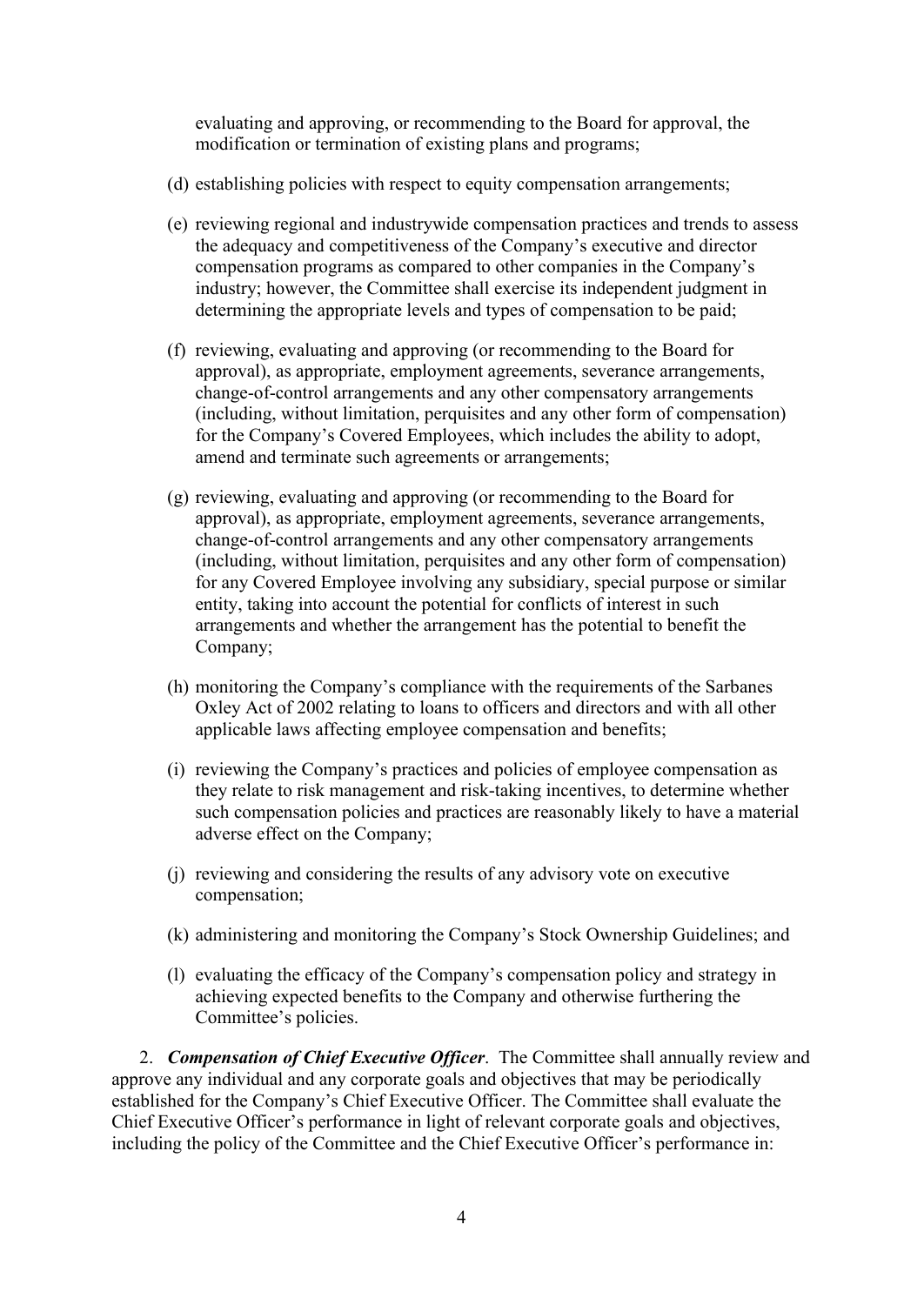- fostering a corporate culture that promotes the highest level of integrity and ethical standards;
- developing and executing the Company's long-term strategic plan and conducting the business of the Company in a manner appropriate to enhance long-term stockholder value; and
- achieving any other corporate performance goals and objectives deemed relevant to the Chief Executive Officer as set by the Committee.

Based on its evaluation, the Committee shall recommend to the Board for determination and approval the compensation (other than Section 162(m) Compensation, which shall be determined and approved by the Committee) and other terms of employment of the Company's Chief Executive Officer. The Chief Executive Officer may not be present during the voting or deliberations regarding his or her compensation.

3. *Compensation of Other Covered Employees*. The Committee shall, when applicable, review and approve any individual and corporate performance goals and objectives of the Company that may be periodically established for any Covered Employee other than the Chief Executive Officer (the "Other Covered Employees"). The Committee shall recommend to the Board for determination and approval the compensation (other than any Section 162(m) Compensation, which shall be determined and approved by the Committee) and other terms of employment of the Other Covered Employees, taking into consideration the individual's success in achieving any applicable individual performance goals and objectives and the corporate goals and objectives deemed relevant to the Other Covered Employee as established by the Committee and in fostering a corporate culture that promotes the highest level of integrity and ethical standards, as well as any recommendation by the Chief Executive Officer.

4. *Compensation of Directors*. The Committee shall periodically review the compensation paid to non-employee directors for their service on the Board and its committees and recommend to the Board any changes considered appropriate to the type and amount of compensation (including consulting, retainer, meeting, committee and committee chair fees, as well as any equity awards) to be paid or awarded.

5. *Selection of Compensation Consultants, Legal Counsel and Other Advisers*. The Committee shall have the authority, in its sole discretion, to retain (or obtain the advice of) any compensation consultant, legal counsel or other advisers (referred to collectively as "advisers") to assist it in the performance of its duties, only after taking into consideration the independence factors specified in the applicable Exchange rules. However, nothing in this provision requires that any advisers be independent. The Committee need not conduct this independence assessment with respect to (1) in-house legal counsel; or (2) any adviser whose role is limited to (A) consulting on any broad-based plan that does not discriminate in scope, terms, or operation in favor of executive officers or directors of the Company and that is available generally to all salaried employees; or (B) providing information that either is not customized for a particular company or that is customized based on parameters that are not developed by the adviser and about which the adviser does not provide advice. The Committee shall have direct responsibility for the appointment, compensation and oversight of the work of any advisers engaged for the purpose of advising the Committee, and such advisers shall report directly, and be accountable, to the Committee. The Committee shall have sole authority to approve the reasonable fees and the other terms and conditions of such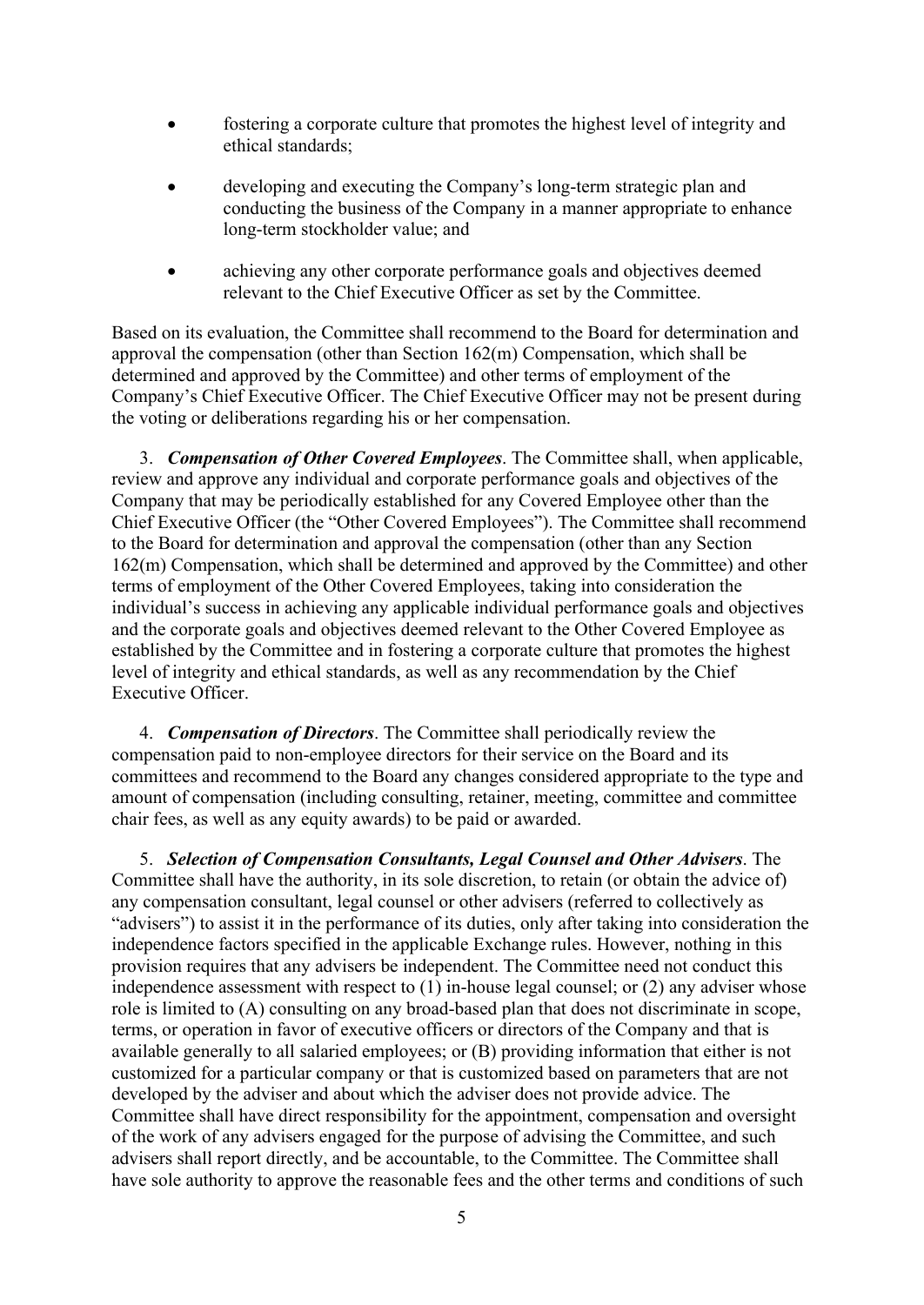engagement, including authority to terminate the engagement. The Company must provide for appropriate funding, as determined by the Committee, for payment of reasonable compensation to any such adviser retained by the Committee. Nothing in this provision requires the Committee to implement or act consistently with the advice or recommendations of any adviser or affects the ability or obligation of the Committee to exercise its own judgment in fulfillment of its duties.

6. *Administration of Benefit Plans*. The Committee shall adopt, any amendment and termination of the Company's stock option plans, stock appreciation rights plans, pension and profit sharing plans, incentive plans, stock bonus plans, stock purchase plans, bonus plans, deferred compensation plans and sub-plans thereof and similar programs. The Committee shall have full power and authority to administer these plans, establish guidelines, interpret plan documents, select participants, approve grants and awards, approve modifications to awards, and exercise such other power and authority as may be permitted or required under such plans. All grants and awards pursuant to any of the Company's benefit plans which represent the right to acquire 2,000,000 shares of the Company's common stock are subject to Board approval.

7. *Insurance Coverage*. The Committee shall review and establish appropriate insurance coverage for the Company's directors and officers.

8. *Compensation Discussion and Analysis*. To the extent applicable, if required pursuant to the SEC rules, the Committee shall review and discuss with management the CD&A and recommend to the Board whether the CD&A should be approved for inclusion in the Company's annual reports on Form 10-K, proxy statements or information statements.

9. *Peer Group Selection*. Review and approve the selection of the companies in the Company's peer group for the purposes of benchmarking Covered Employee compensation and non-employee director compensation. Additionally, from time to time, as it deems appropriate, the Committee may update the selection of companies in the Company's peer group.

10. *Compensation Proposals*. The Committee shall provide recommendations to the Board on compensation-related proposals to be considered at the Company's annual meeting of stockholders, including the frequency of advisory votes on executive compensation.

11. *Committee Report*. To the extent applicable, the Committee shall prepare and review the Committee report on executive compensation to be included in the Company's annual proxy statement in accordance with applicable SEC rules and regulations.

12. *Conflict–of-Interest Disclosure*. The Committee shall review and discuss with management, if appropriate, any conflicts of interest raised by the work of any compensation consultant that had any role in determining or recommending the amount or form of executive or director compensation (except as set forth in clause (a) and (b) of Section 5 above) or was retained by the Committee or management and how such conflict is being addressed for disclosure in the Company's annual proxy statement in accordance with applicable SEC rules and regulations.

13. *Committee Self-Assessment and Charter Review*. The Committee shall review, discuss and assess its own performance at least annually. The Committee shall also review